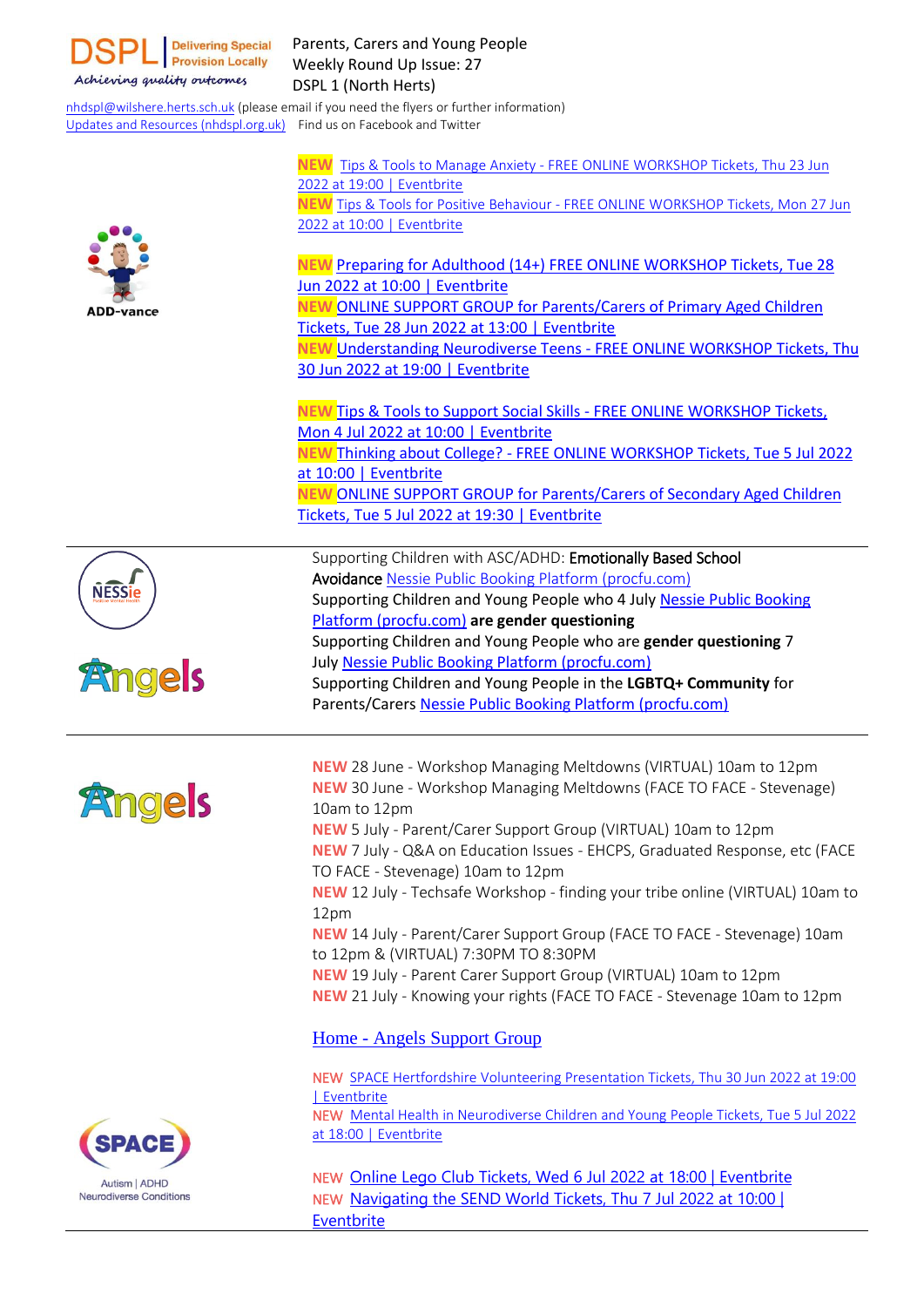

[nhdspl@wilshere.herts.sch.uk](mailto:nhdspl@wilshere.herts.sch.uk) (please email if you need the flyers or further information) Updates and Resources [\(nhdspl.org.uk\)](https://nhdspl.org.uk/) Find us on Facebook and Twitter

> NEW Starting SPACE Tickets, Fri 8 Jul 2022 at 10:00 | [Eventbrite](https://www.eventbrite.co.uk/e/starting-space-tickets-368141028727?aff=ebdsoporgprofile) NEW Online Cookery Session Tickets, Mon 11 Jul 2022 at 17:30 | [Eventbrite](https://www.eventbrite.co.uk/e/online-cookery-session-tickets-366649657997?aff=ebdsoporgprofile) NEW Autism and Complex Needs [Workshop](https://www.eventbrite.co.uk/e/autism-and-complex-needs-workshop-tickets-299543581917?aff=ebdsoporgprofile) Tickets, Thu 14 Jul 2022 at 10:00 | [Eventbrite](https://www.eventbrite.co.uk/e/autism-and-complex-needs-workshop-tickets-299543581917?aff=ebdsoporgprofile)

|                                | Talking ASD & ADHD: Anxiety and Stress. For parents/carers in Herts (511)                                                       |
|--------------------------------|---------------------------------------------------------------------------------------------------------------------------------|
|                                | Registration, Tue 28 Jun 2022 at 19:30   Eventbrite                                                                             |
|                                | Talking ASD and ADHD: The teenage years. For parents/carers in Herts (515)                                                      |
|                                | Registration, Tue 5 Jul 2022 at 19:30   Eventbrite                                                                              |
| Supporting                     | Talking ASD and ADHD: Responding to Anger. For parents/carers in Herts (512)                                                    |
|                                | Registration, Wed 13 Jul 2022 at 09:30   Eventbrite                                                                             |
|                                |                                                                                                                                 |
|                                | NEW School transitions to new class and SEND (under 11s) 4 July 7pmto 9pm                                                       |
|                                | NEW Transition planning during the holidays for back to school 11 July 10am                                                     |
| <b>****</b>                    | to 12pm                                                                                                                         |
| Families In Focus cıc          | NEW Support and planning for getting out and about in the summer holidays<br>(under 11s) 13 July 9:30am to 11:30am              |
|                                | NEW Guide to Hertfordshire SEN support services 14 July 10am to 12pm                                                            |
|                                | NEW Surviving the summer holidays with children with SEND 14 July 7pm to                                                        |
|                                | 9pm                                                                                                                             |
|                                | NEW Wills and Trusts with Richard Horwood, Longmores Solicitors 19 July 7pm                                                     |
|                                | to 9pm                                                                                                                          |
|                                | NEW Let's pop the kettle on - SEND chat, giggles and a cuppa 20 July 9:30am to                                                  |
|                                |                                                                                                                                 |
|                                | 11:30am                                                                                                                         |
|                                |                                                                                                                                 |
| <b>Hertfordshire Community</b> | Children's Wellbeing Practitioners Service   Hertfordshire Community NHS                                                        |
| <b>NHS Trust</b>               | Trust (hct.nhs.uk)                                                                                                              |
|                                |                                                                                                                                 |
|                                | Supporting Your Child's Self-esteem Tickets, Tue 28 Jun 2022 at 18:00                                                           |
|                                | Eventbrite                                                                                                                      |
|                                |                                                                                                                                 |
|                                |                                                                                                                                 |
|                                | NEW Supporting Your Child With Sleep Difficulties Tickets, Tue 12 Jul 2022                                                      |
|                                | at 10:00   Eventbrite                                                                                                           |
|                                |                                                                                                                                 |
|                                | <b>NEW Supporting Adolescents with Sleep Difficulties Tickets, Tue 12 Jul</b>                                                   |
|                                | 2022 at 18:00   Eventbrite                                                                                                      |
|                                |                                                                                                                                 |
|                                | NEW Supporting your child's emotional wellbeing and ability to self-<br>regulate Tickets, Wed 13 Jul 2022 at 18:00   Eventbrite |